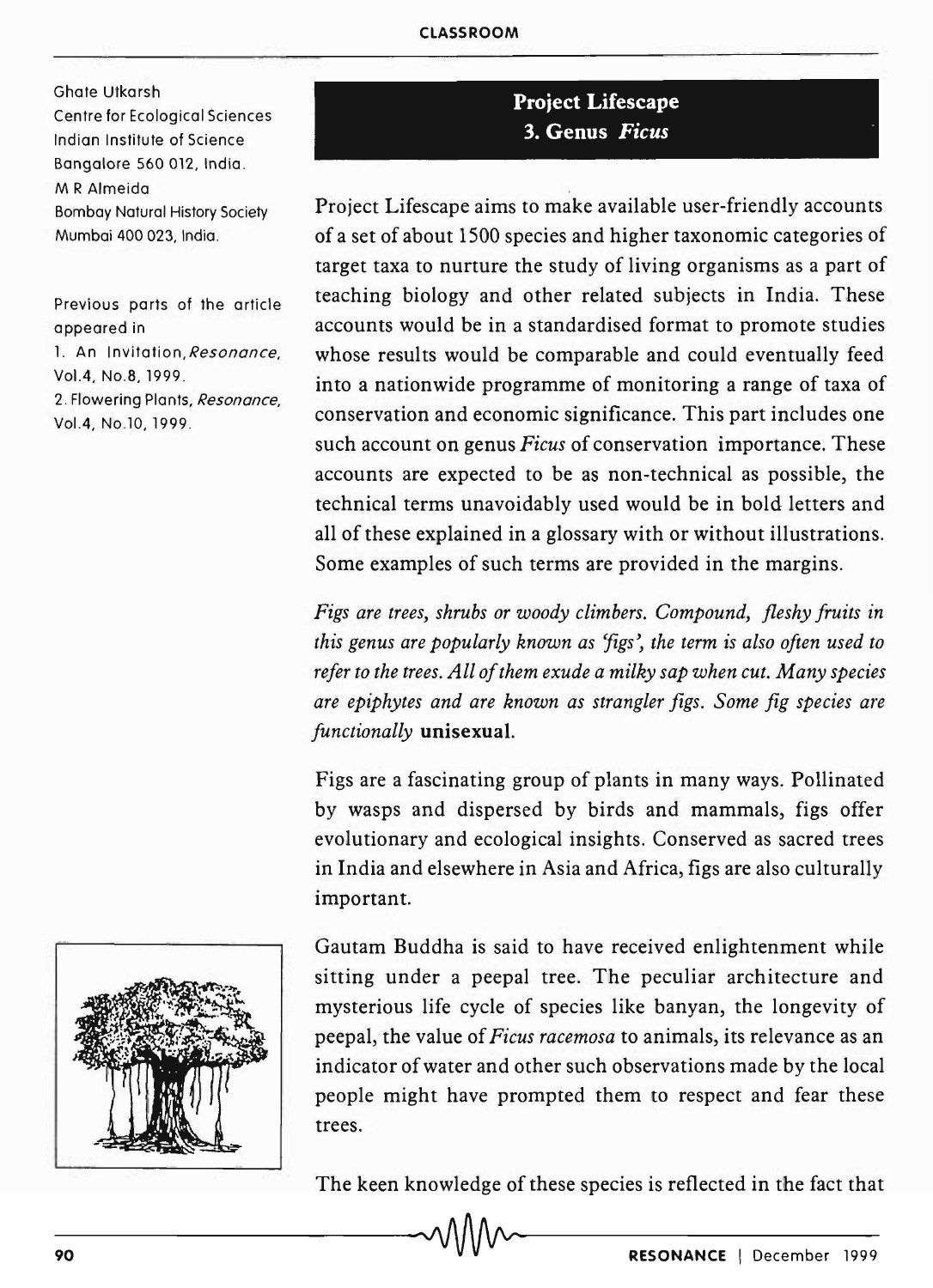nearly two thirds of the figs of western and southern India have vernacular names while more than half of other tree species lack local names. Interestingly, the local names often precisely characterize the habit or habitat preference of the species. For instance, *F. tinctoria* is called Kallatthi (stone fig) in Tamil, as it is seen growing on rocks while *F. hispida* is called Bhui-umbar (ground fig) in Marathi, referring to its roots near the base that bear syconia close to ground.

Morphological characters: Figs range in size from a tiny clinging climber like *Ficus pumila,* growing on garden walls to avenue trees like the banyan *(F. benghalensis);* occasionally spreading over hectares. Bisexual species often grow into large trees while unisexual species usually are small trees, shrubs or climbers. Many unisexual species often grow as partial epiphytes, taking support of other trees. Some of them germinate and grow as epiphytes, on other trees when young and later strike roots into the ground. Such strangler figs are often believed to kill the host plants although this is seldom the case. In reality host plants are usually much older than the slow growing long living figs. Figs, especially the epiphytic species, have fluted trunks. Some species such as banyan possess hanging roots that reach the ground and support the canopy. Some species, e.g. *F. racemosa,* produce short branchlets that bear fruits.

Bark of fig trees is often rough and brown in colour, occasionally blackish, greenish or yellowish. Leaves are simple, alternate and spirally arranged, rarely opposite. The margin is entire, rarely lobed, often oval or elliptic, with pointed tip, rounded or heart shaped at the base. Nerves are usually prominent, looping near the margins and sometimes hairy beneath. Numerous minute gland-like dots are usually raised on the upper surface of the leaf. Leaf stalk is strong and often half the length of the leaf. Stipules are quite large and fall off leaving behind scars that encircle the branchlet, at the base of the leaf stalk.

Flowers: Fig inflorescence, called syconium or hypanthodium, is round or oval, fleshy, stalkless, often hairy, situated in the



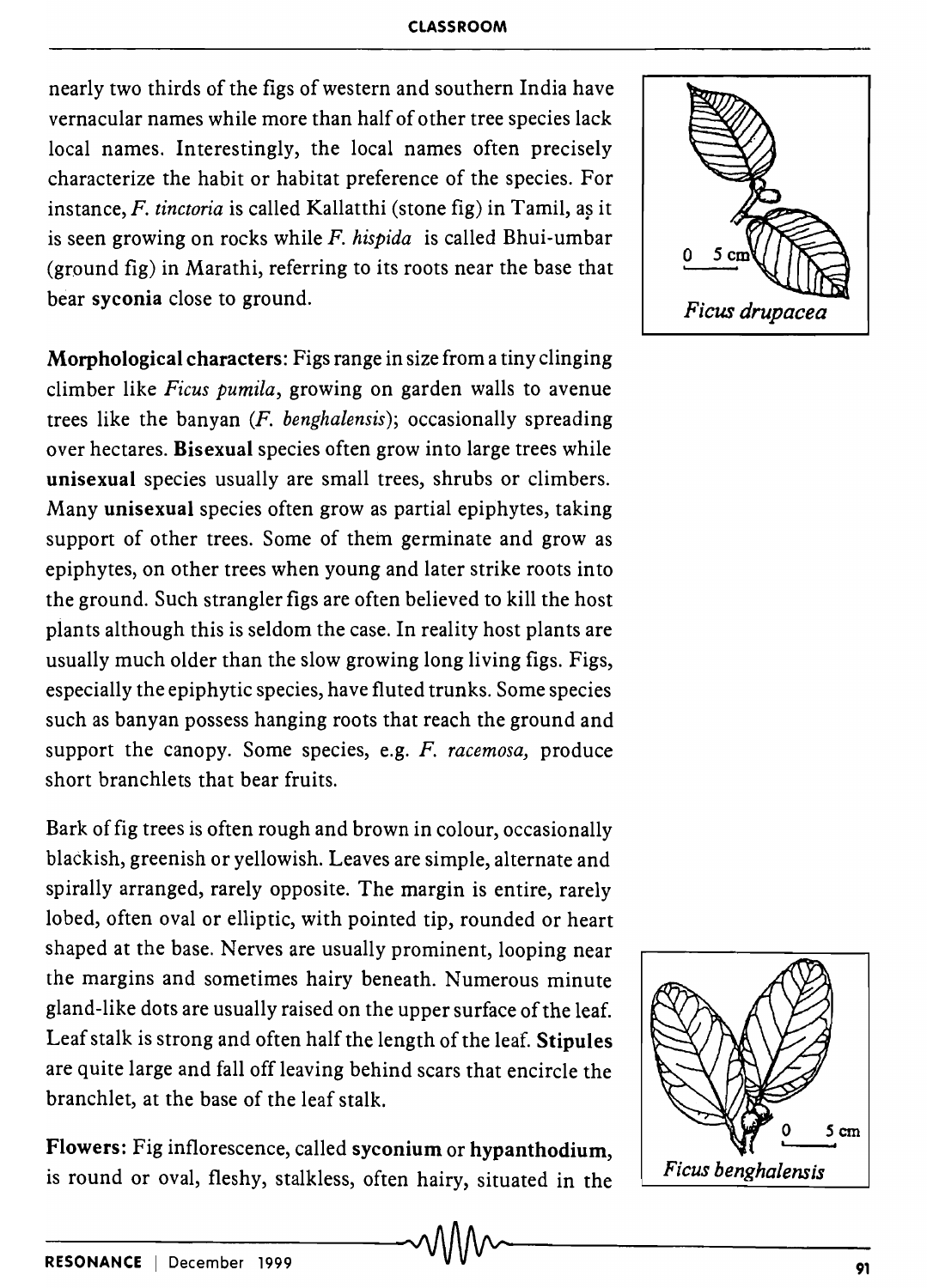







axils of the leaves or on the branchlets or hanging roots produced on the trunk. It varies from O.S cm to 4 cm in diameter and is green when young and red, yellow, orange or brown when ripe. The syconium is generally mistaken for fruits. The inflorescence possesses an opening called ostiole, at the end opposite to the stalk. Numerous tiny flowers cover the inner surface of the syconium. In bisexual species, both male and female flowers are produced in the same syconium. The male flowers are few and dispersed, often situated towards the ostiole. Some of the female flowers are short styled, some moderate and others long. In unisexual species, the male trees bear male flowers and short styled female flowers. Female trees possess only long styled female flowers.

Pollination: Each fig species is pollinated by a specific species of co-evolved pollinator wasp, in a given region. Attracted by volatile chemicals, a few females of the specific pollinator wasp species enter the young syconium having receptive female flowers, through the ostiole. The wasps pollinate the female flowers but also lay eggs before they die. Eggs are laid mostly in short styled flowers, as long styled flowers may exceed the length of the ovipositor of the wasps which may thus not reach the ovary. The male wasps emerge first and mate with the female wasps inside the flowers. The male wasps then cut exit holes through the syconium wall, escape and die. Later, the female wasps emerge through the exit holes carrying with them the pollen from the then mature male flowers. Soon, the wasps enter a receptive syconium from a neighbouring tree, and pollinate it while laying the eggs.

The female flowers with short style get consumed by their inhabitant wasp larvae. The long styled female flowers usually do not harbour wasps but produce seeds. In unisexual species, male trees produce no seeds as all female flowers are short styled and infested by wasp larvae. The wasps entering the female tree syconia, are unable to lay eggs as all the flowers are long styled. The wasp thus dies pollinating them. Thus, the female trees produce only seeds and do not raise wasps.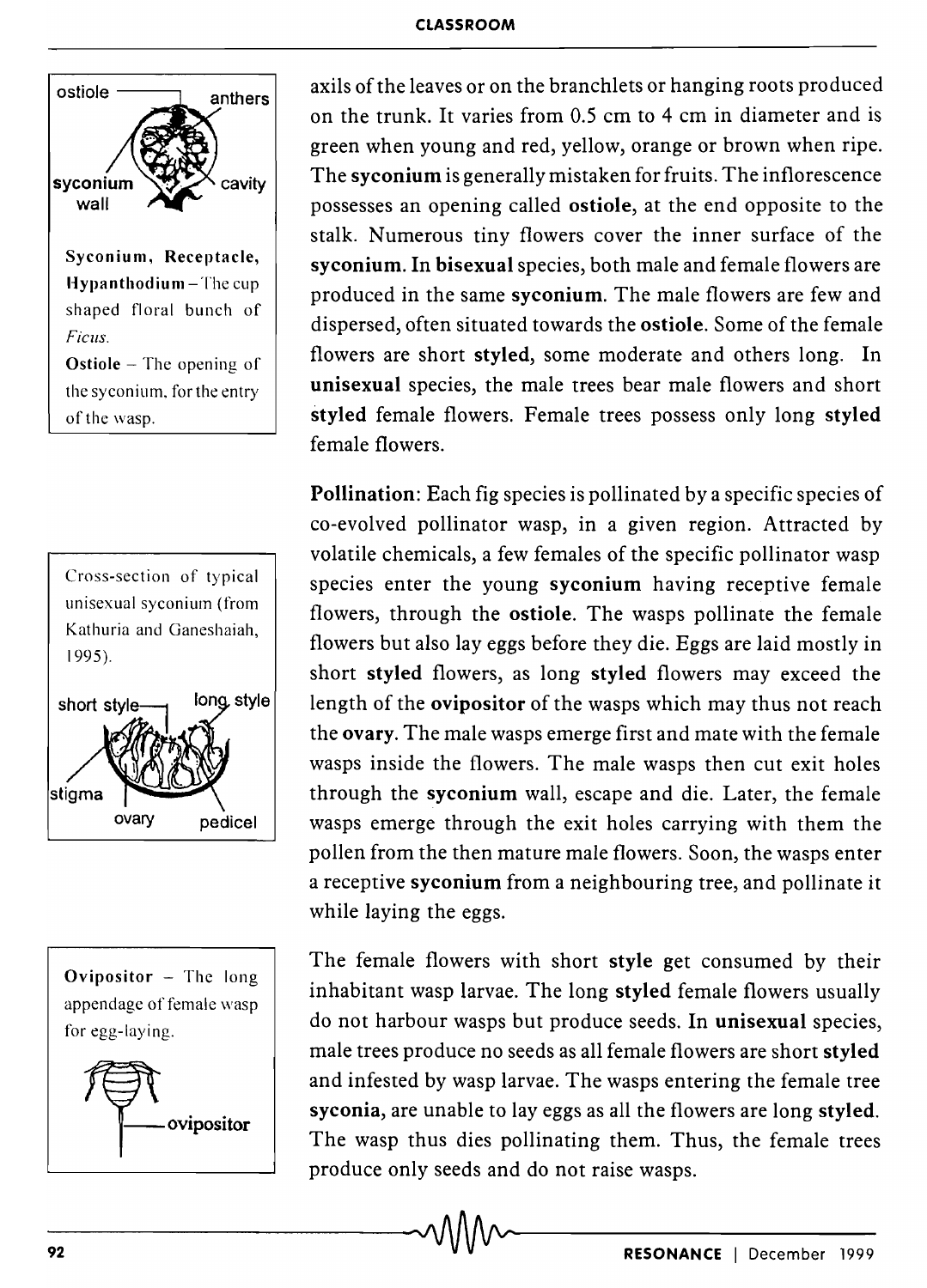

Dispersal: The year round production of syconia makes figs an important resource for birds and mammals, especially during monsoon and winters when most other tree species do not produce fruits. Birds such as barbets, hornbills, parakeets, bulbuls, etc. primarily depend on figs for survival during such pinch periods. Many other birds such as mynas, orioles, crows, etc. also relish fig receptacles. These birds then disperse the seeds widely through defecation on trees, walls, ground, avenue trees, where germination occurs. Besides birds, mammals such as squirrels and bats feed on figs on the tree while deer and pigs consume those fallen on the ground.

Diversity: Worldwide, about 750 species of figs are primarily distributed in the tropics. Nearly half of these are functionally unisexual and they are restricted to Asia, Africa and Europe. All the American species are bisexual. Less than one fourth of the African species are unisexual, while more than two thirds of south east Asian species are unisexual. India has nearly 60 *Ficus tinctoria* 

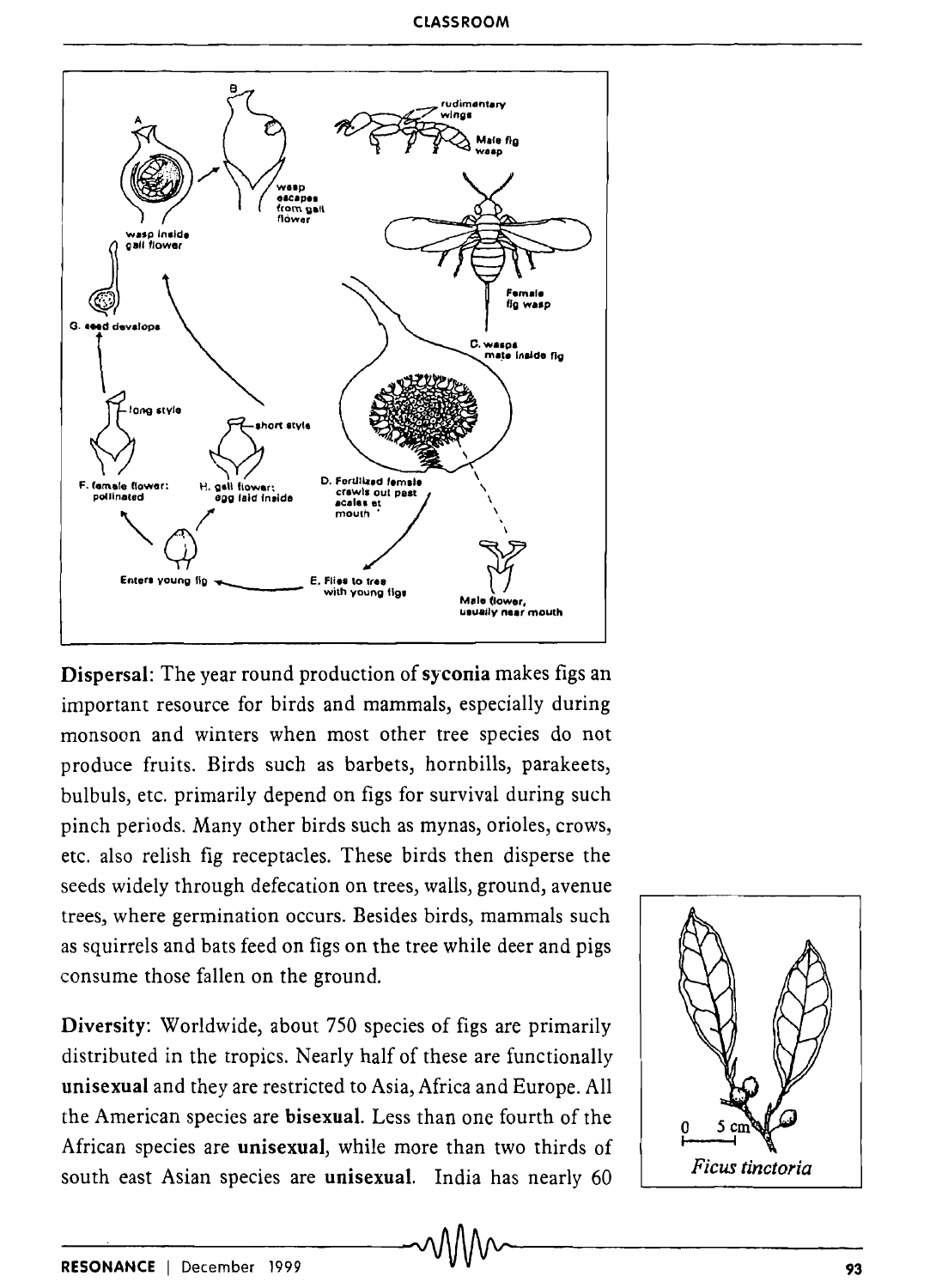



Note: Each region shares some species with others. India as a whole hosts 18 endemic species.



species of figs, half of which are unisexual. In north-western India, only 5 species occur, one of them being unisexual. Of the 17 species inhabiting southern India, only 4 are unisexual but out of 41 species in north-eastern India, 27 are unisexual, many being shared with southeast Asia.

Distribution: Geographically, figs are poor as dispersers and invaders, due to dependence on wasps for pollination and birds for dispersal. Besides, figs are more prone to local extinction as the erratic climatic fluctuations may lead to reproductive failures and wasp extinction. Consequently, endemicity amongst figs is lower than in other genera. Only 4 (16%) of the 27 species of figs occur exclusively in Western Ghats, while more than 33% of the total 800 tree species of the Western Ghats are endemic. Further, the rise in the number of fig species encountered with increasing geographical area i.e. species accumulation rates, are lower than the other tree species. In India, figs are distributed all over the lowlands, below 1000 or rarely 2000 m. Rajasthan hosts just 5 species, while north-eastern India shelters 41 species. Western Ghats harbour 27 species while the rest of the peninsula 17. Andaman and Nicobar islands host 12 species.

Habitat: Figs occur in a variety of habitats and only a few of them like *P. nervosa* are confined to specialised habitats like evergreen forests. Many species such as *P. racemosa* occur in a variety of natural vegetation types and even amidst manmade landscape. A few species like banyan and peepal *(P. religiosa)*  primarily dot the cultivated landscape. Due to their unique ability to absorb calcium and water from the stones, figs are often the sole colonisers of rocky cliffs as well as walls.

Seasonal changes: The fig wasp is a delicate insect, unable to fly beyond a few kilometers and can survive for only a few days outside the fruit. Thus, it must find a receptive, young syconium in the neighbourhood of the syconium from which it emerges. Otherwise, the wasps would die without pollinating the fig trees, leading to eventual local extinction of the wasp and later, the tree. Fig species seem to avoid such wasp extinction by producing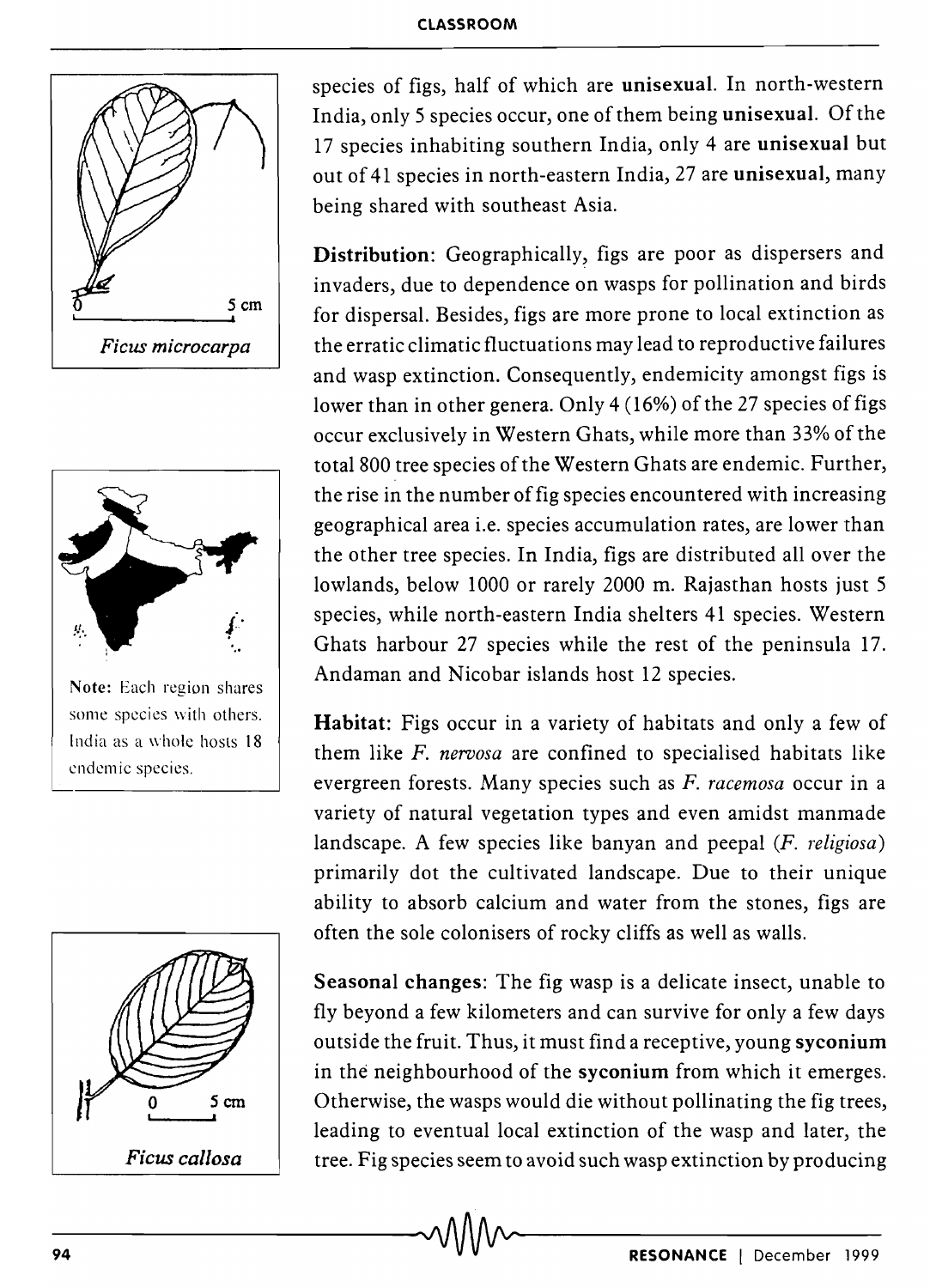syconia throughout the year. In some species like *F. racemosa,*  each tree produces many crops of fruits in an year. Also, different trees of the same species bear syconia at different times of the year or different branches of the same tree simultaneously bear receptive and ripe syconia.

Human Significance: On one hand, figs are revered as sacred and on the other dreaded as abodes of evil spirits since ages. People all over India worship figs. The temples and platform beneath the peepal trees facilitate cultural exchanges in the evening. The hanging roots of banyan provide the only swing that poor children can afford to play with. Many children, even from vegetarian families, grow up relishing F. *racemosa* recep-tacles, laden with insects. Preserving the skeleton of peepal leaves is a favourite hobby of the children. Due to fine reticulate venation these skeletons are a choice canvas for paintings. F. *carica* yields prized fig fruits, that lend their name to sweets like burphy and ice-creams, an urban consumer's delight.

Fig roots, bark, leaves and receptacles have been traditionally used to cure various ailments, most common ones being those of spleen, liver, skin, teeth, etc. Nearly half the fig species in south western India are used in local medicine, a distinction that only a fourth of the other tree species enjoy.

Population level: Though more widely distributed than other tree species, figs have far lower population densities, seldom becoming dominant in the forest. Trees of all *Ficus* species together constitute barely 2 to 3% of all the trees in forests. Thus, all the fig species together have not more than 10 to 12 trees per ha. This rarity, coupled with their disproportionately high consumption value for the frugivores has lead ecologists to term figs as keystone resources in the ecosystem. In cultivated landscapes, the figs are often more abundant than that of many other species. In particular, abundance of banyan, peepal and F. *racemosa* may be twice that of all the figs in the forest.

Oflate, the figs have been neglected in the planting programmes, as these have no value as timber or pulpwood. Moreover, religious  $\bigcup_{n=1}^{\infty} \bigcup_{n=1}^{\infty} \bigcup_{n=1}^{\infty} \bigcup_{n=1}^{\infty} \bigcup_{n=1}^{\infty} \bigcup_{n=1}^{\infty} \bigcup_{n=1}^{\infty} \bigcup_{n=1}^{\infty} \bigcup_{n=1}^{\infty} \bigcup_{n=1}^{\infty} \bigcup_{n=1}^{\infty} \bigcup_{n=1}^{\infty$ 



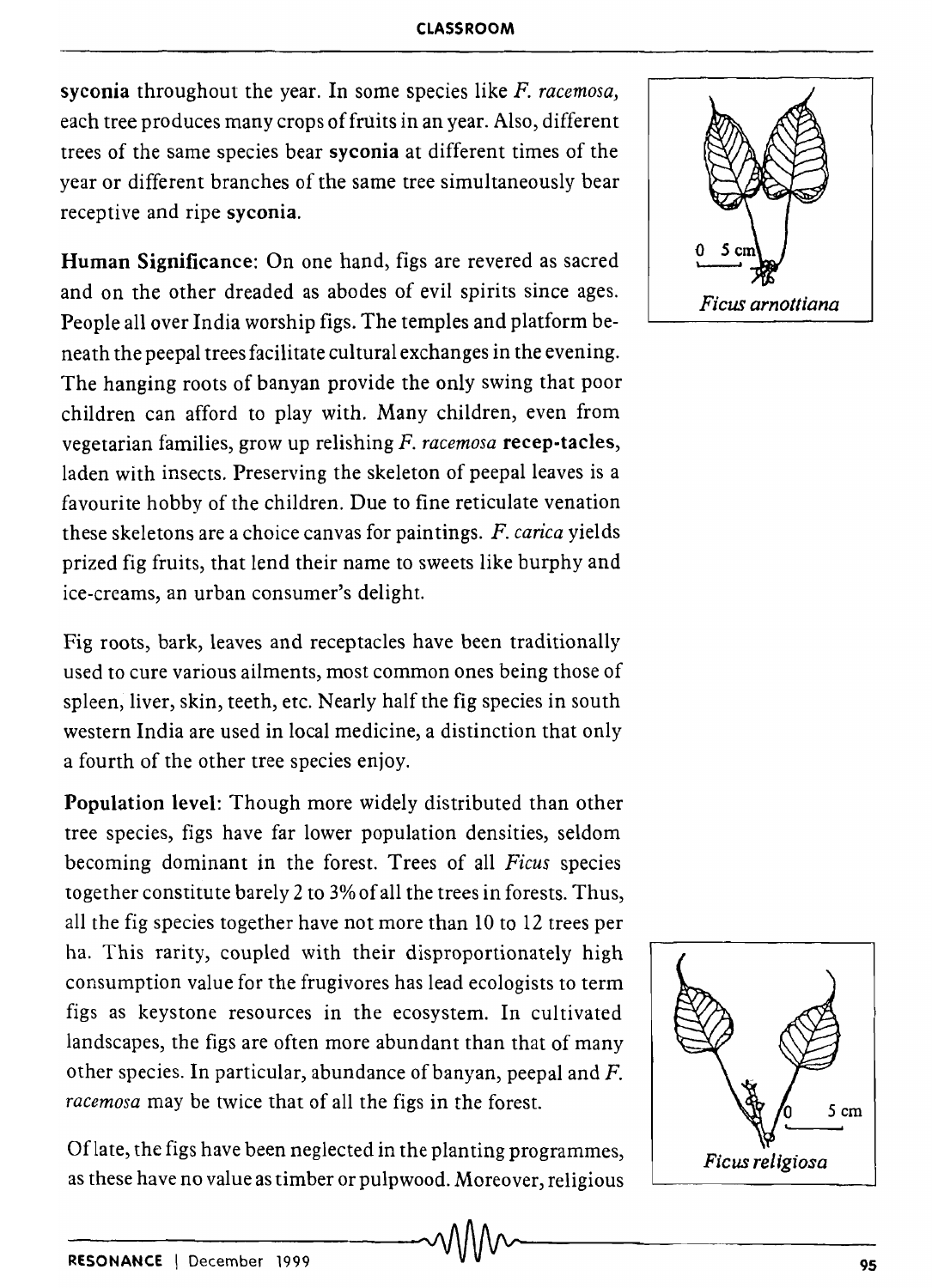





beliefs and reverence for figs are eroding fast. Since banyan or peepal grow very large and get damaged or uprooted during storms inflicting large damages, these tend to be avoided as avenue trees. Thus, fig populations are declining everywhere.

Conservation status: Previously tradition prevented cutting of figs. However, with religious beliefs fading, fig trees are increasingly being axed for brick making, fodder, to make room 5 cm  $\vert$  for urban development, etc. Their rapid population decline can be reversed only with focussed efforts based on emerging realization of the ecological value of figs. For instance, forest department have begun to plant figs in some protected areas. In some cities, there are increasing attempts to successfully transplant fig trees affected by road widening. Many fig species can be grown by planting a branch and this has lead to some research in the area of tissue culture as a tool for mass propagation.

> Survey methods: The distribution of banyan and peepal is often highly clumped or even regular due to human intervention. To estimate the number of fig trees along an avenue or play ground, it would suffice to count the average distance between a few neighbouring trees and the total length of the plantation. To estimate the number of temple trees, it would help to conduct total count around few temples with known areas and knowing total number of temples. In the forests, species have less regular, less clumped distribution and counting their population density would necessitate use of randomly placed transects and quadrats. The counting of epiphytic trees separately from the free standing fig trees would be useful.

> Ecological Adaptations: Fig syconium offers a living laboratory for experiments in evolutionary biology. Young syconia are often filled with a juice to provide congenial conditions for the female wasp. As the wasps die after egg laying, syconium dries up. The ovipositor length of pollinating wasp often exceeds the style length of most of the female flowers in bisexual fig species. Thus, the wasp can potentially lay eggs in most of the female flowers, both short and long, leaving hardly any flowers for seed

-96------------------------------~~--------------------------------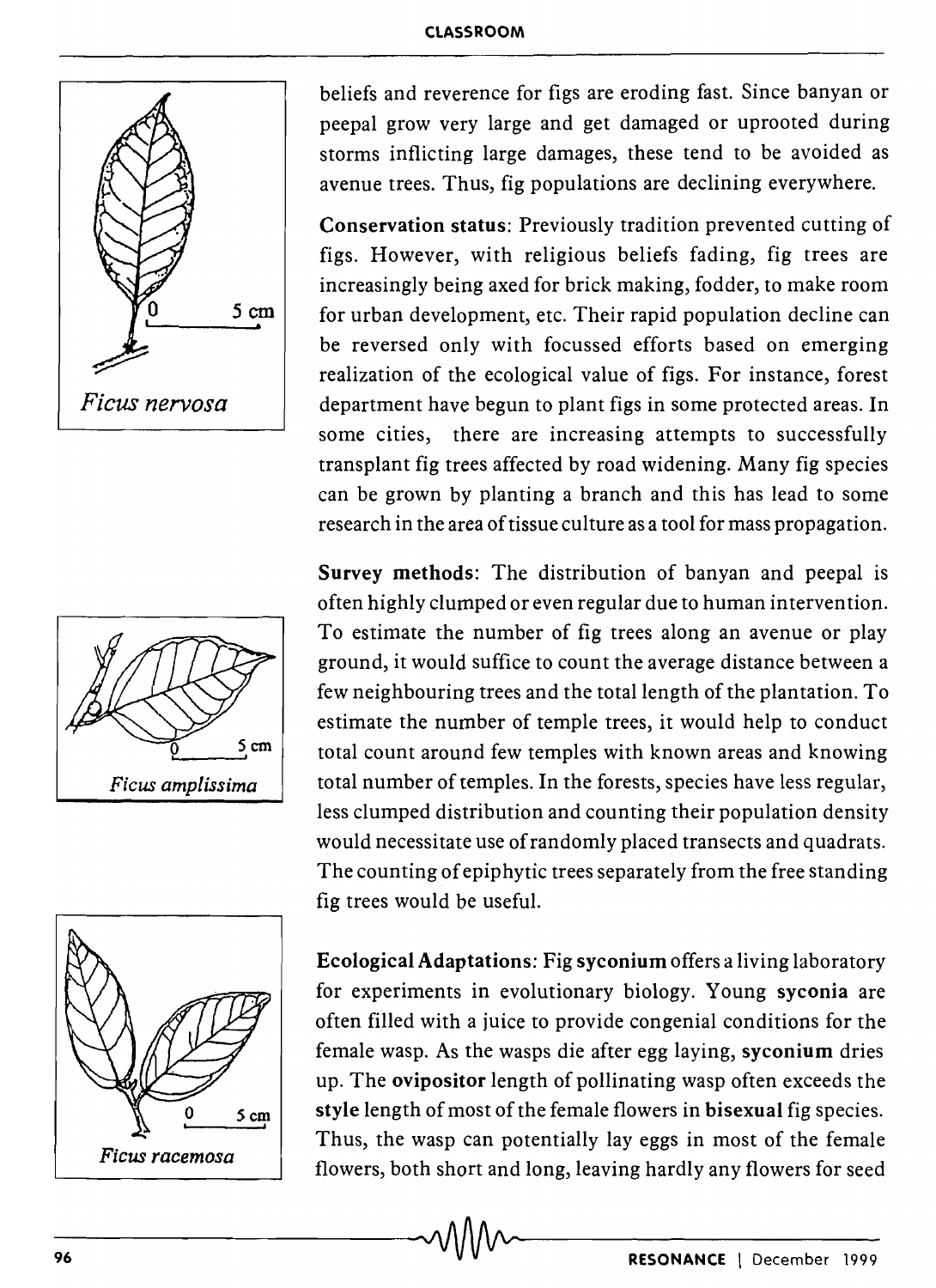## Suggested Student Projects

a. Prepare a checklist of all the bird, mammal and insect species that visit or inhabit the fig trees.

b. Break open young. greenish syconia of figs like *F. racemosa* to count the percentage of syconia not containing the dead wasps.

c. Note the difference between pale and bright coloured syconia of the male and female trees of bisexual figs. like *F. asperrima* and *F. hispida.* Count the percentage of male and female trees in a locality, to see if the sex ratio is biased.

d. Map and/ or count many trees of figs in a landscape, measuring a few sq. km. Visit all the trees each month. Count number and percentage of trees in flower/ fruit in each month. [f some months pass without any syconia, questions arise as to whether the wasps perish or successfully migrate to neighbouring landscapes. Different students can attempt to address this question by studying fig phenology in neighbouring landscapes.

e. Above experiment will also help in understanding how many times a single tree develops syconia in a year or whether different branches of the same tree produce syconia at different times, how neighbouring trees differ in their phenological phase.

f. Observe if figs constitute the major source of fruit for birds or mammals in various seasons, especially monsoon. Do any other species also support fruit eating animals during such pinch period? Even iffigs remain the sole fruiting species, how many frugivorous bird species actually feed on it in such times? Do animals favour other fruits if available at the same time as figs? Answers to these questions will help us understand the actual importance of figs as keystone resources.

production. To avoid such an overuse by the wasp, the bisexual species have evolved flowers with intermediate style length which are also oviposited by the wasps but do not harbour wasps as the eggs or larvae fail to develop. These bladder-forming flowers might serve as a barrier, to discourage wasps from laying eggs in long styled flowers, Besides, style length varies much more than the ovipositor length, and some styles are too long for oviposition.

Internal leaf-like structure called bracts covering the ostiole are pointed inwards to allow the entry of the female wasp but not its exit. Further, the female wasps lose their wings while forcing their entry. Thus, they die inside the syconium after egg laying. However, some syconia which do not contain dead wasps inside develop seeds. It seems that a few wasps may exit and attempt to *Ficus virens*  develop seeds. It seems that a few wasps may exit and attempt to  $\frac{1}{2}$ 

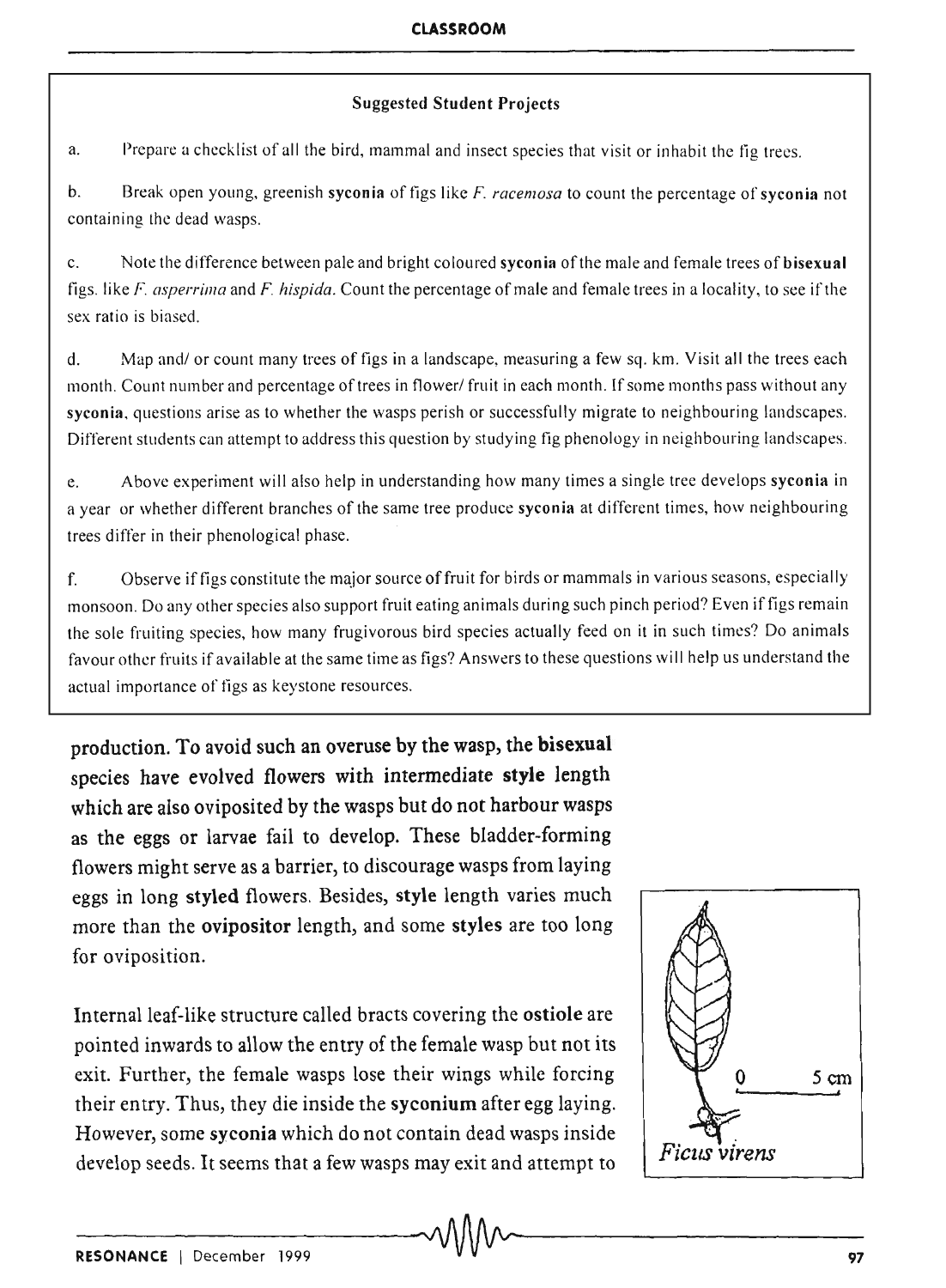| 1.  | a. Leaf margin serrate, at least when young                 | $\overline{c}$  |
|-----|-------------------------------------------------------------|-----------------|
|     | b. Leaf margin always entire                                | 3               |
| 2.  | a. Leaves opposite or sub-opposite, $15-30 \times 8-15$ cm, | F. hispida      |
|     | b. Leaves alternate, $5-10 \times 3-6$ cm                   | F. exasperata   |
| 3.  | a. Leaves rough beneath, like polish paper                  | 3               |
|     | b. Leaves not rough beneath                                 | $\overline{4}$  |
| 4.  | a. Leaves elliptic-round, large, rigid                      | F. callosa      |
|     | b. Leaves rhomboid, small, not rigid                        | F. tinctoria    |
| 5.  | a. Leaves hairy beneath                                     | 5               |
|     | b. Leaves smooth beneath                                    | 6               |
| 6.  | a. Leaves rusty beneath, hairs long, tip pointed            | F. drupacea     |
|     | b. Leaves not rusty, shortly hairy beneath, tip round       | F. benghalensis |
| 7.  | a. Leaves tip rounded                                       | F. microcarpa   |
|     | b. Leaves tip not rounded                                   | 7               |
| 8.  | a. Leaves heart shaped, margin wavy                         | 8               |
|     | b. Leaves not heart shaped, margin not wavy                 | 9               |
| 9.  | a. Leaf base heart shaped, basal nerves 7                   | F. arnottiana   |
|     | b. Leaf base rounded, basal nerves 5-7                      | F. religiosa    |
| 10. | a. Aerial roots absent, buttressed stem                     | F. nervosa      |
|     | b. Aerial roots often present, no buttresses                | 10              |
| 11. | a. Bark yellow-white, smooth                                | 11              |
|     | b. Bark gray                                                | 12              |
| 12. | a. Leaves symmetrical at base                               | F. amplissima   |
|     | b. Leaves asymmetrical at base                              | F. racemosa     |
| 13. | a. Leaves $9 \times 5$ cm                                   | F. virens       |
|     | b. Leaves $20 \times 10$ cm                                 | F. tsjahela     |
|     |                                                             |                 |



## pollinate other syconia.

The fig tree does not waste its resources on unpollinated syconia, which are aborted in the very beginning. In bisexual species, trees with pale coloured syconia can be distinguished as males while the female trees bear brightly coloured syconia.

Fig syconia are also inhabited by non-pollinating wasps, ranging up to 10 species in bisexual and far fewer in unisexual figs. These parasitic wasps feed on the fig ovules. Several species of ants feed on pollinating as well as non-pollinating wasps. Some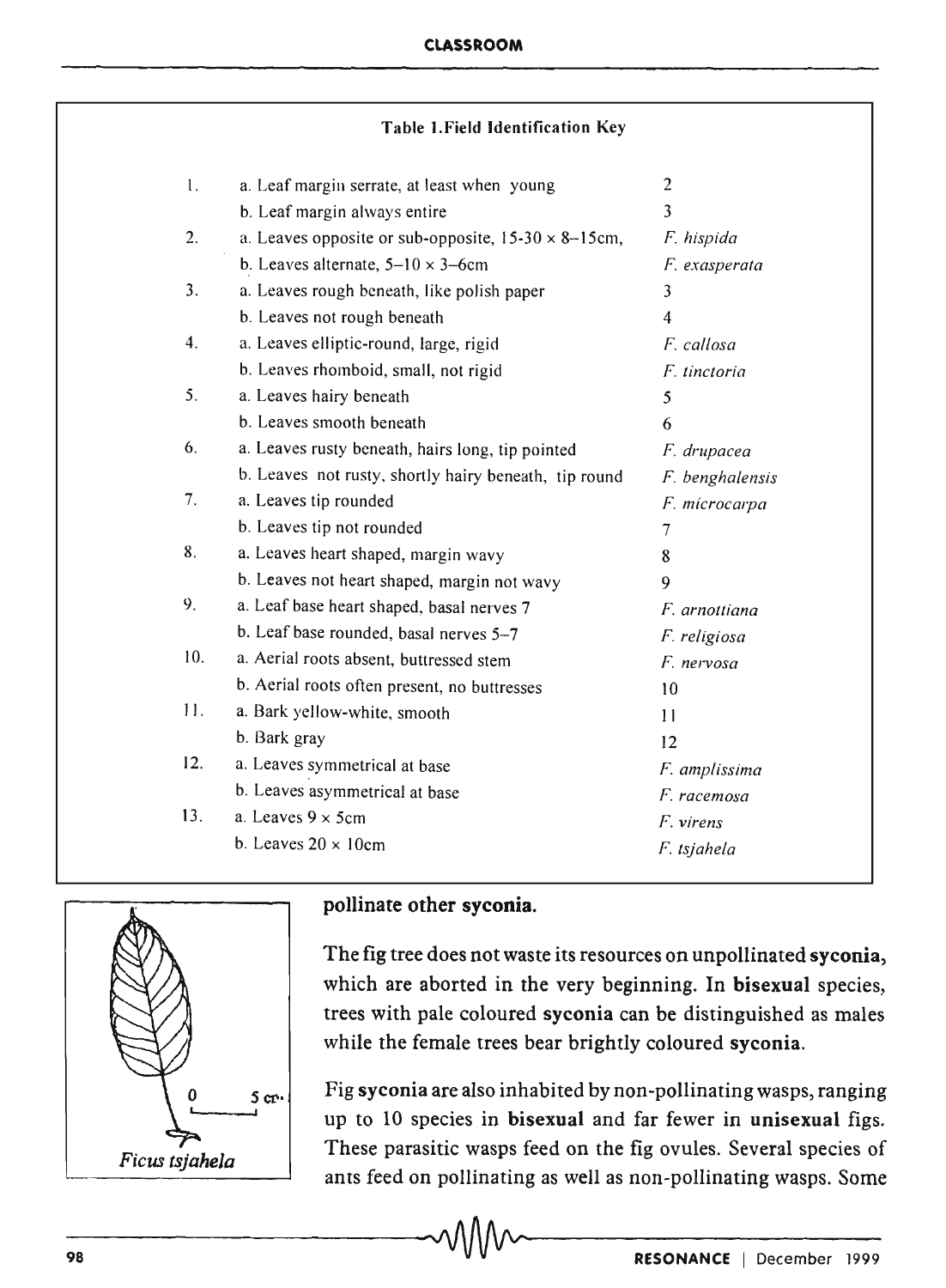| <b>Local Names</b> |                               |                                 |                                   |                        |                  |  |  |
|--------------------|-------------------------------|---------------------------------|-----------------------------------|------------------------|------------------|--|--|
| <b>SPECIES</b>     | MALAYALAM                     | <b>TAMIL</b>                    | <b>KANNADA</b>                    | <b>MARATHI</b>         | <b>KONKANI</b>   |  |  |
| amplissima         | Kirgali, Keyali               | Kalichi                         | Bilibasuri                        | Kel, Pimpri            | Kel, Pipri       |  |  |
| arnottiana         | Ama Kanniyan<br>Kallarayal    | Kallarasu                       | Bettadarali,<br>Kadarasai         | Ashta, Pahir,<br>Payar | Asti,<br>Payar   |  |  |
| benghalensis       | Peraal                        | Aal, Peraal<br>Alam             | Alaadamara,<br>Vata               |                        |                  |  |  |
| drupacea           | Chela                         |                                 | Bili goli                         |                        | Gol,<br>dhavovad |  |  |
| hispida            | Parakam,                      | Pollaparakam,<br>Peiatthi       | Olaptha<br>Medi                   | Bhuiumbar,             |                  |  |  |
|                    | Erumanakku                    | Chaanaatthi                     | Paarekadathi                      | Kalaumbar              |                  |  |  |
| microcarpa         | Ithiaal                       | Ponicchi,<br>Kalicchi           | Pilala<br>Kirugoli                | Nandruk                | Nandruk,         |  |  |
|                    |                               | Kalathi                         |                                   |                        | Arek-gol         |  |  |
| nervosa            | Eechamaram                    | Niraal                          |                                   |                        |                  |  |  |
| racemosa           | Athi                          | Athi                            | Atthi                             | Umbar,<br>Oudumbar     | Rumbad,<br>Umbar |  |  |
| religiosa          | Arayal, Arasu                 |                                 | Ashwatha, Arali                   | Pimpal                 | Pimpal           |  |  |
| tinctoria          | Itthi, Kallitthi              | Itthi, Kalithi,<br>Kalperukarn  | Gudumitte,<br>Gunngumitte         | Datir                  | Datir            |  |  |
| tsjahela           | Karal, Chela                  |                                 | Bilibasuri, Boviya,<br>Karibasuri |                        |                  |  |  |
| virens             | Cherala                       | Malaikchi                       | Basari                            |                        | Pipli            |  |  |
| callosa            | Kadaplavu,<br>Kattu Kadaplavu | Kolial                          | Neeruvate,<br>Thagara golivad     |                        |                  |  |  |
| exasperata         | Therakam                      | Ivambaratnam,<br>maramttiniathi | Gargati                           | Kharvat<br>Kharoti     | Kharvamt         |  |  |